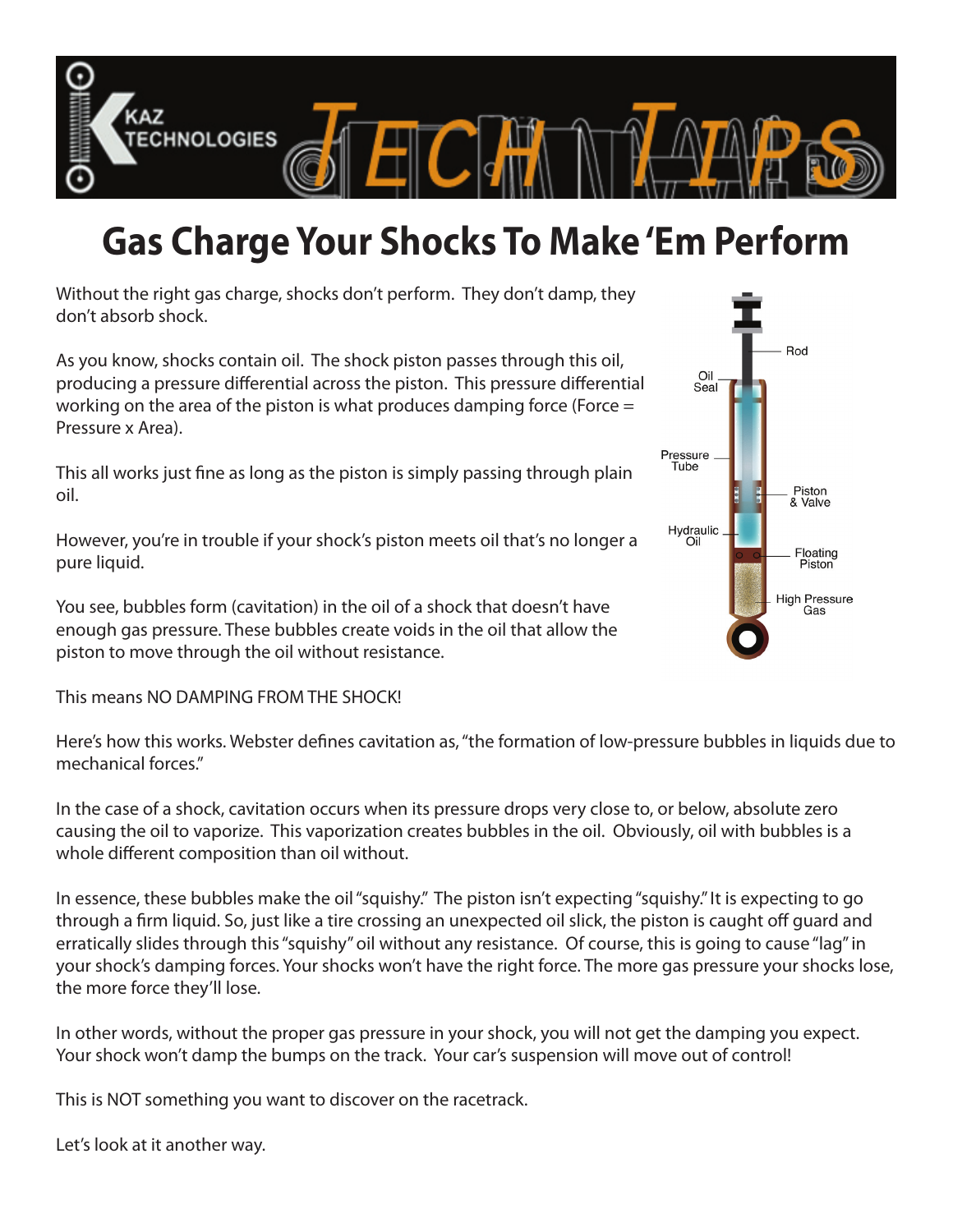Here's what you'd see inside a properly performing shock—a shock with proper gas pressure. Optimally, the oil in the shock is clear—a pure liquid—with no bubbles.



And this is what its performance test curve will look like.



OK. All good. However, if there is not enough gas pressure in your shock and cavitation occurs, here's what that will look like. Note the bubbles in the oil. This is definitely not the pure oil you are used to seeing.